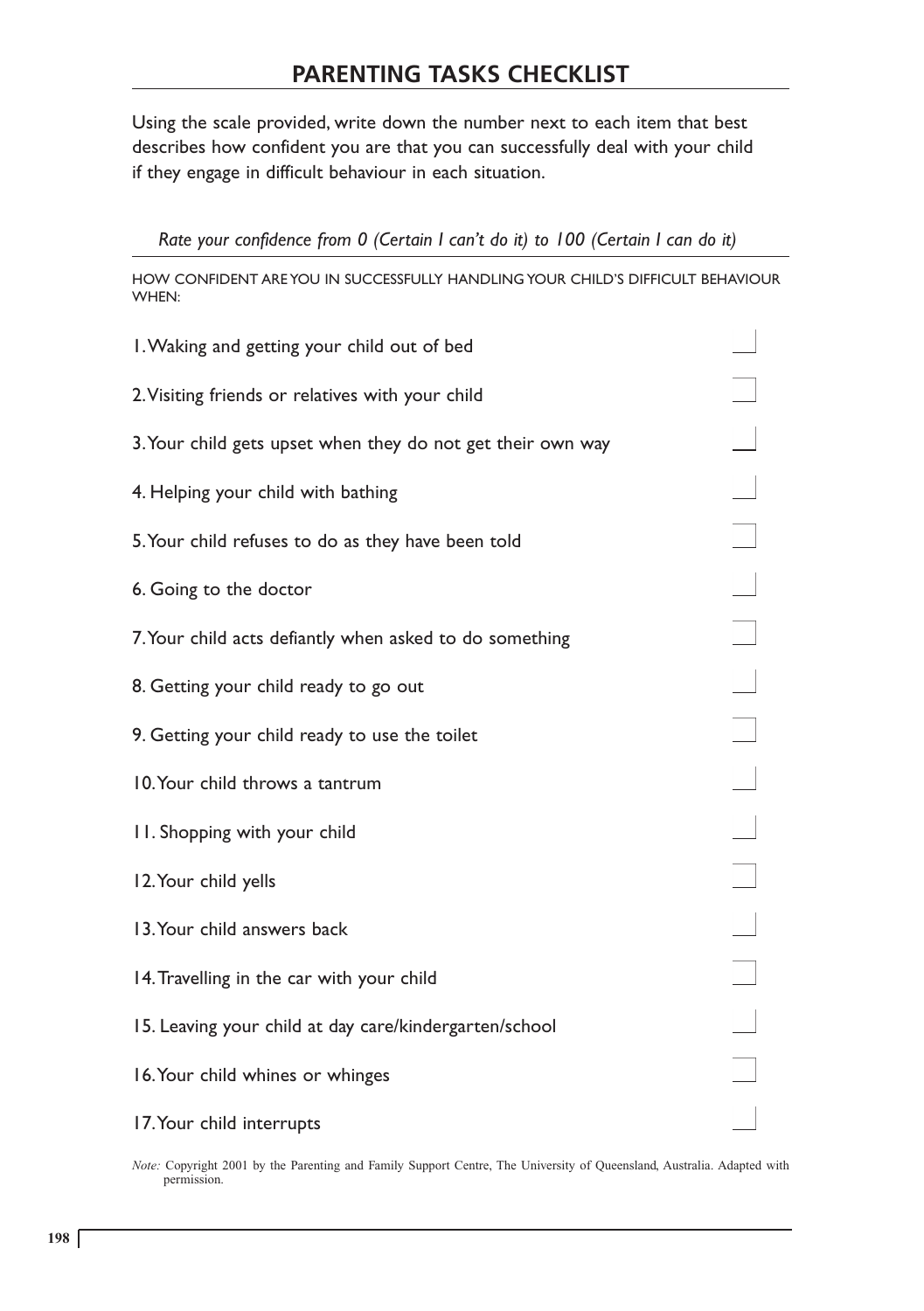| 18. Visitors arrive at your home                     |  |
|------------------------------------------------------|--|
| 19. Your child refuses to eat their food             |  |
| 20. You are speaking to another adult                |  |
| 21. Your child refuses to do chores or jobs as asked |  |
| 22. You are on the telephone                         |  |
| 23. Your child argues with you about rules           |  |
| 24. You are preparing meals                          |  |
| 25. Your child constantly seeks attention            |  |
| 26. Your child takes too long when dressing          |  |
| 27. You are busy with chores                         |  |
| 28. Your child takes too long when eating            |  |